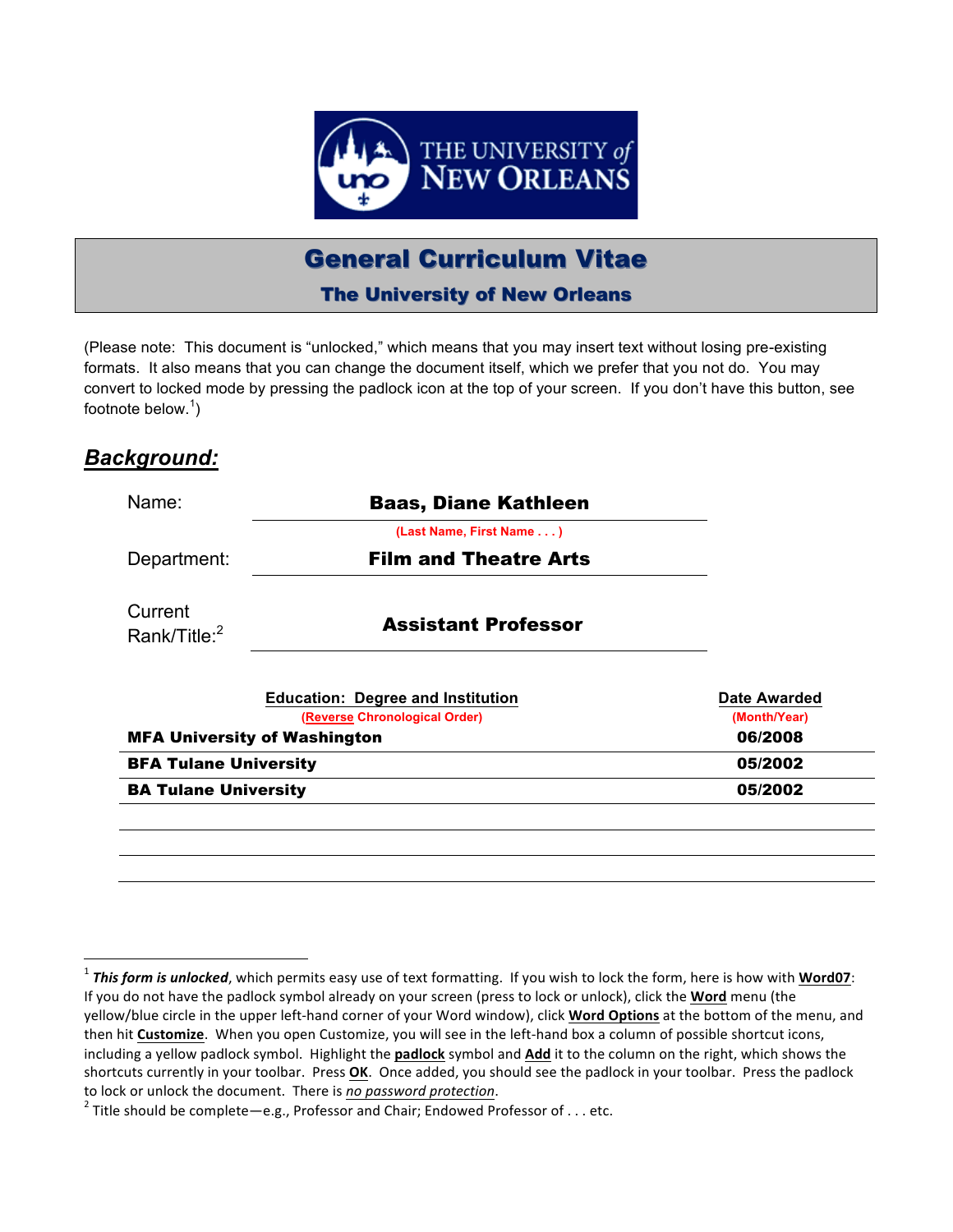<u> 1989 - Johann Barn, mars eta bat erroman erroman erroman erroman erroman erroman erroman erroman erroman err</u>

| <b>Academic Experience:</b><br>Institution <sup>3</sup><br>(Reverse Chronological Order) | Rank<br>(Academic and Other as<br>Approprate) | <b>Appointment Period</b><br>(Month/Year) |  |
|------------------------------------------------------------------------------------------|-----------------------------------------------|-------------------------------------------|--|
| 2017 the University of New Orleans                                                       | <b>Assistant</b>                              | 08/2017-05/2018                           |  |
|                                                                                          | Professor                                     |                                           |  |
| 2016 the University of New Orleans                                                       | <b>Assistant</b>                              | 08/2016-05/2017                           |  |
|                                                                                          | Professor                                     |                                           |  |
| <b>2015 the University of New Orleans</b>                                                | <b>Assistant</b>                              | 08/2015-05/2016                           |  |
|                                                                                          | Professor                                     |                                           |  |
| <b>2012 the University of New Orleans</b>                                                | <b>Assistant</b>                              | 08/2012-05/2015                           |  |
|                                                                                          | Professor                                     |                                           |  |
| <b>2011 the University of New Orleans</b>                                                | <b>Visiting Assistant</b>                     | 08/2011-05/2012                           |  |
|                                                                                          | <b>Professor</b>                              |                                           |  |
| <b>2010 Tulane University</b>                                                            | <b>Adjunct Lecturer</b>                       | 07/2010-12/2011                           |  |
| <b>2009 Tulane University</b>                                                            | <b>Adjunct Lecturer</b>                       | 07/2009-05/2010                           |  |
|                                                                                          | <b>Teaching</b>                               |                                           |  |
| <b>2007 University of Washington</b>                                                     | <b>Assistant</b>                              | 01/2007-06/2007                           |  |
|                                                                                          |                                               |                                           |  |

| <b>Other Professional Experience:</b><br><b>Position/Location</b><br>(Reverse Chronological Order)<br>Lighting Director, Master Electrician, Consultant (PT)/ | <b>Appointment Period</b><br>(Month/Year) |
|---------------------------------------------------------------------------------------------------------------------------------------------------------------|-------------------------------------------|
| Jefferson Performing Arts Center SMG, Metairie, LA                                                                                                            | 05/2017-Present                           |
| <b>Ensemble Member/ In Good Company Theatre, New</b>                                                                                                          | 07/2014- Present                          |
| Orleans, LA                                                                                                                                                   |                                           |
| <b>Master Electrician/ Tulane Summer Lyric Theatre, New</b>                                                                                                   | 06/2013-8/2013                            |
| Orleans, LA                                                                                                                                                   |                                           |
| <b>Technical Assistant/Tulane Summer Lyric Theatre,</b>                                                                                                       | 05/2011-08/2011                           |
| <b>New Orleans, LA</b>                                                                                                                                        |                                           |
| <b>Technical Assistant/Tulane Summer Lyric Theatre,</b>                                                                                                       | 05/2010-08/2010                           |
| <b>New Orleans, LA</b>                                                                                                                                        |                                           |
| <b>Carpenter/Tulane Summer Lyric Theatre, New Orleans,</b>                                                                                                    | 05/2009-08/2009                           |

<sup>&</sup>lt;sup>3</sup> Please show <u>i**ndividual ranks**</u> (i.e., do not group Assistant, Associate, Full Professor ranks on same line). There is no need to list graduate assistantships unless they are particularly relevant; post-docs should be listed.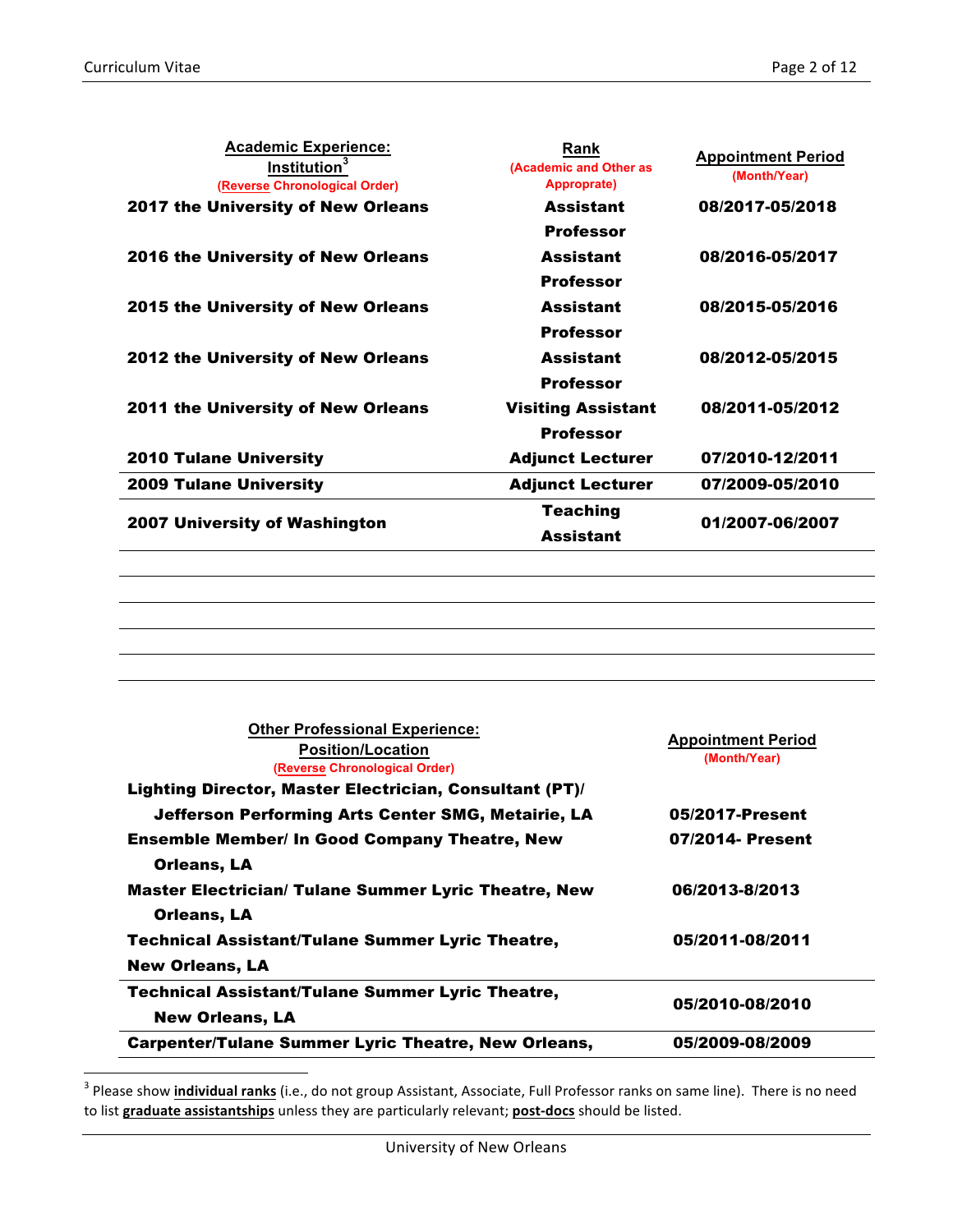| LA                                                        |                 |
|-----------------------------------------------------------|-----------------|
| <b>Master Electrician/Southern Repertory Theatre, New</b> | 04/2002-05/2005 |
| Orleans, LA                                               |                 |
| Master Electrician/Le Petit Theatre du Vieux Carre,       | 06/2002-12/2004 |
| <b>New Orleans, LA</b>                                    |                 |
| Master Electrician/Shakespeare Festival at Tulane,        | 06/2001-08/2004 |
| <b>New Orleans, LA</b>                                    |                 |
|                                                           |                 |

# *Scholarly and Creative Productivity:*

### *1. Publications*

**(List only those items that have actually been published. Reverse chronological order.)**

#### **a. Books**

**(Specify whether you served as an author or editor. Give place, publisher, date of publication, and names of other authors/editors, if any, in the order in which they appear on the publication. Reverse chronological order.)**

**1) Scholarly Books**

**a) Refereed**

- **b) Non-refereed**
- **2) Textbooks**
	- **a) Refereed**

### **b) Non-refereed**

2015. Porter, Lynne. *Unmasking Theatre Design*. Focal Press, Taylor and Francis Group: Photograph and three lighting designs featured and cited.

### **b. Refereed/Invited Publications**

**(Include the number of printed pages for each publication and list the names of authors in the order in which they appear on the publication. Also, indicate which publications were invited. Reverse chronological order.)**

**1) Book chapters**

### **2) Journal articles**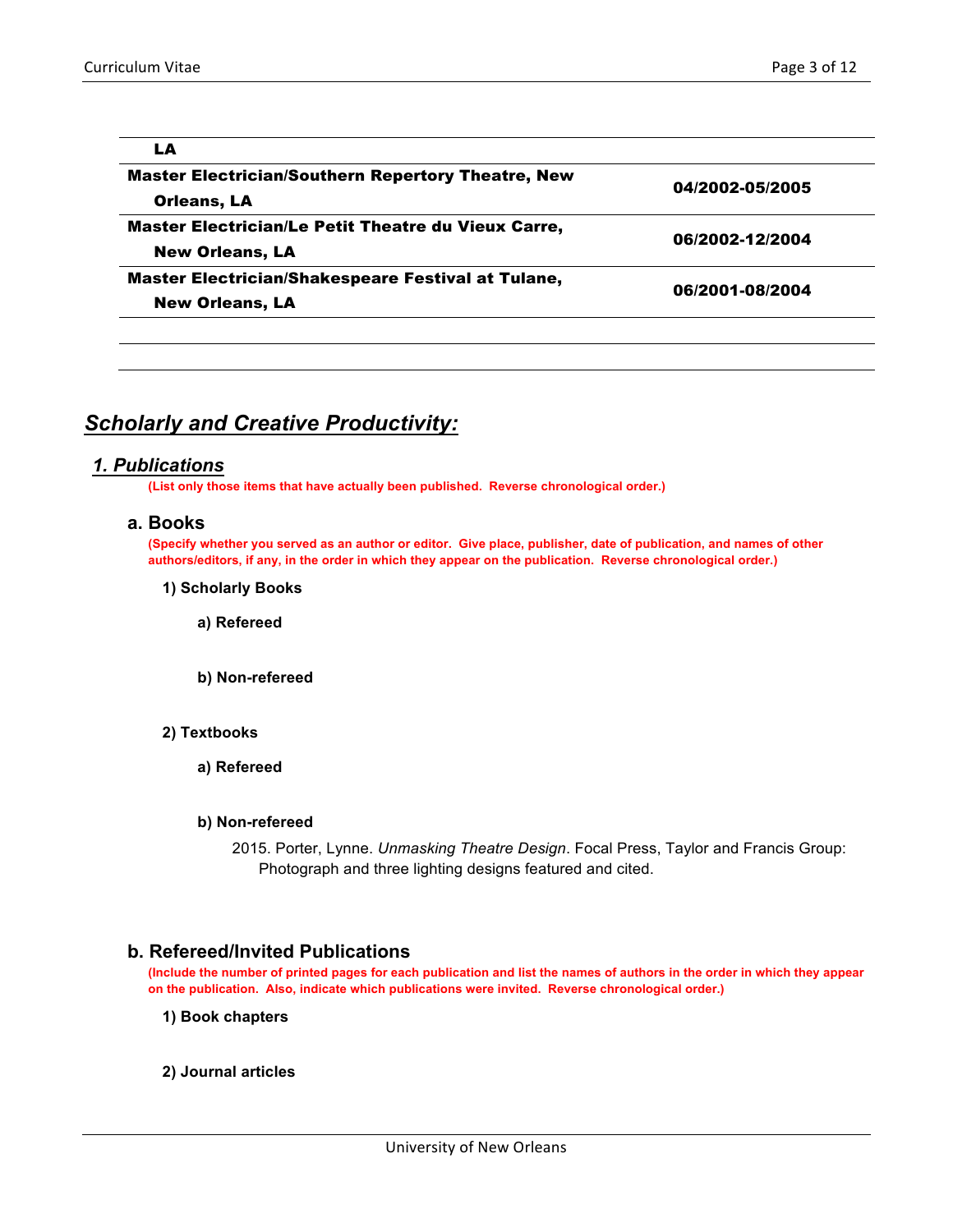- **3) Refereed monographs**
- **4) Refereed proceedings**

# **c. Other Publications**

**(Reverse chronological order.)**

- **1) Non-refereed academic journal articles (no outside reviewer)**
- **2) Others (working papers, non-refereed proceedings, abstracts, trade journals, reviews, popular publications)**

# *2. Items Accepted for Publication but Not Yet Published*

**(Give information that is as complete as possible. Do not list manuscripts in preparation. Reverse chronological order.)**

## *3. Artistic or Other Creative Contributions*

**(Exhibits, performances, productions, compositions, software, etc. Group the entries in a manner that is standard for your discipline. Reverse chronological order.)**

- 2017/ Lighting Design, Technical Direction/ *the Royale*, dir. Ryan Decker/ Theatre UNO 2017/ Technical Direction/ *Urinetown: the Musical*, dir. AJ Allegra/ Theatre UNO and the NOLA Project
- 2017/ Lighting Design/ *Gypsy*, dir. Michael McKelvey/ Tulane Summer Lyric Theatre
- 2017/ Lighting Design, Stage Management/ *50th Anniversary Gala*, dir. Michael McKelvey/ Tulane Summer Lyric Theatre
- 2017/ Lighting Design, Technical Consultant/ *Diamond Dust*, dir. Eleanor Bernstein/ InGood Company Theatre and the UNO St. Claude Gallery
- 2017/ Lighting Design, Technical Direction/ *Twelfth Night*, dir. David Hoover/ Theatre UNO
- 2017/ Lighting Design, Master Electrician, Technical Consultant/ *Grace and Igor*, dir. Rebecca Frank/ GenerateINK and InGood Company Theatre, at the Tigermen Den
- 2016/ Lighting Design, Master Electrician/ *the Nutcracker*, dir. Diane Carney/ Ballet Hysell and Jefferson Performing Arts Society
- 2016/ Lighting Design, Technical Direction, Stage Manager/ *Broadway Nights II, A Fundraiser* and *Anthony French 25 Year Retrospective and Reception*, dir. David Hoover and Patrick Hunter/ Theatre UNO
- 2016/ Lighting Design, Technical Direction, Master Electrician mentor/ *the Aliens*, dir. Kristin Shoffner/ Theatre UNO
- 2016/ Lighting Design/ *Airline Highway*, dir. Aimée Hayes/ Southern Repertory Theatre and Theatre UNO, Robert E. Nims Theatre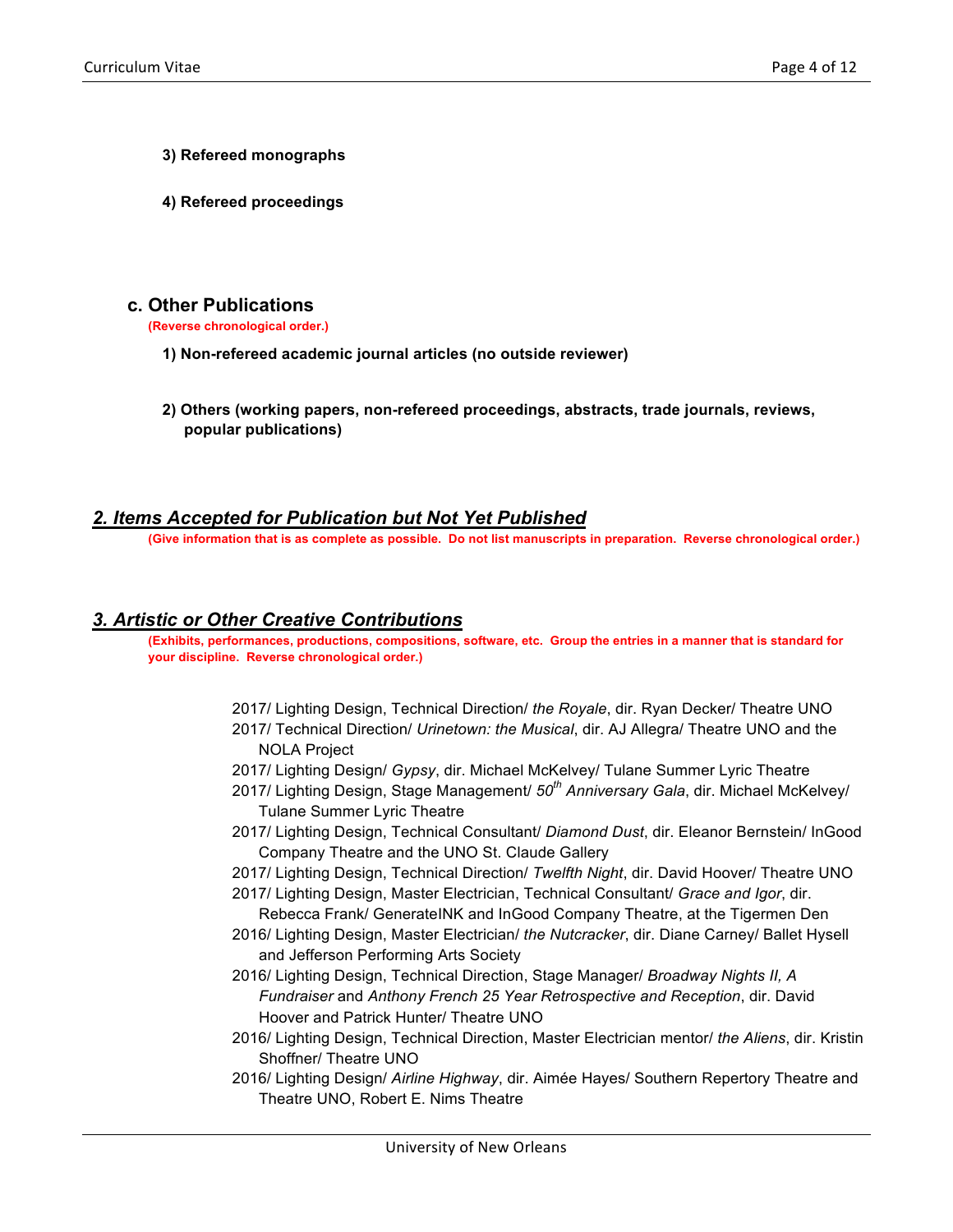- 2016/ Lighting and Projection Design/ *the Flick*, dir. Stephen Eckert/ Promethean Theatre Company, at Rivertown Theatres for the Performing Arts
- 2016/ Lighting Design/ *Ballet Hysell-Ann Burr Dance Company Concert*, dir. Diane Carney and Ann Burr, Roussel Hall, Loyola University
- 2016/ Lighting Design, Technical Consultant/ *the House of Bernarda Alba*, dir. Rebecca Frank/ InGood Company, at the Tigermen Den
- 2016/ Lighting Design/ *Thoroughly Modern Millie*, dir. Michael McKelvey/ Tulane Summer Lyric Theatre
- 2016/ Lighting Design/ *Colossal*, dir. Aimee Hayes/ Southern Repertory Theatre
- 2016/ Lighting Design, Master Electrician/ *a Midsummer Night's Dream Ballet*, dir. Ken Beck/ Jefferson Performing Arts Society
- 2016/ Lighting Design, Technical Direction, Master Electrician/ *Pleading 894*, dir. Jen Davis/ Theatre UNO
- 2016/ Lighting Design, Stage Management/ *Sweeny Todd*, dir. B. Michael Howard/ Tulane University Department of Music
- 2016/ Lighting Design/ *Mary Poppins*, dir. Kris Shaw/ Jefferson Performing Arts Society
- 2016/ Lighting Design/ *the Light in the Piazza*, dir. Roland Caire/ Jefferson Performing Arts Society
- 2015/ Lighting Design, Technical Direction, Master Electrician/ *the Misanthrope*, dir. David Hoover/ Theatre UNO

2015/ Lighting Design/ *My Fair Lady*, dir. Clayton Phillips/ Jefferson Performing Arts Society

2015/ Lighting Design/ *the Nutcracker*, dir. Diane Carney/ Ballet Hysell and Jefferson Performing Arts Society

- 2015/ Sound Engineer, Technical Direction, Design Mentor/ *Agnes of God*, dir. Beau Bratcher/ Theatre UNO
- 2015/ Lighting Design, Technical Direction, Master Electrician/ *Two Rooms*, dir. Erick Wolfe/ Theatre UNO
- 2015/ Lighting Design, Master Electrician/ *Blackbird*, dir. Meghan Shea/ the Old Marquer
- 2015/ Lighting Design, Technical Consultant/ *the Tempest*, dir. Rebecca Frank/ InGood Company, at the Old Iron Works
- 2015/ Lighting Design/ *Hello, Dolly!*, dir. Diane Lala/ Tulane Summer Lyric Theatre
- 2015/ Lighting Design, Technical Direction, Master Electrician/ *Melancholy Play*, dir. J Hammons/ Theatre UNO
- 2014/ Lighting Design/ *the Nutcracker*, dir. Diane Carney/ Ballet Hysell and Jefferson Performing Arts Society
- 2014/ Lighting Design, Technical Direction, Master Electrician/ *Hamlet*, dir. James Winter/ Theatre UNO
- 2014/ Lighting Design/ *Ballet Hysell; A Tribute to the Choreography of Harvey Hysell*, dir. Diane Carney/ Ballet Hysell -Roussel Hall, Loyola University
- 2014/ Lighting Design, Technical Direction, Master Electrician/ *Bengal Tiger at the Baghdad Zoo*, dir. David Hoover/ Theatre UNO
- 2014/ Lighting Design/ *Les Miserables*, dir. B. Michael Howard/ Tulane Summer Lyric **Theatre**
- 2014/ Technical Direction/ *Directing One Acts*, various directors/ Theatre UNO
- 2014/ Lighting Design/ *Death of a Salesman*, dir. Amy Boyce Holtcamp/ Le Petit Théatre du Vieux Carré
- 2014/ Technical Direction, Master Electrician/ *Rx*, dir. Erick Wolfe/ Theatre UNO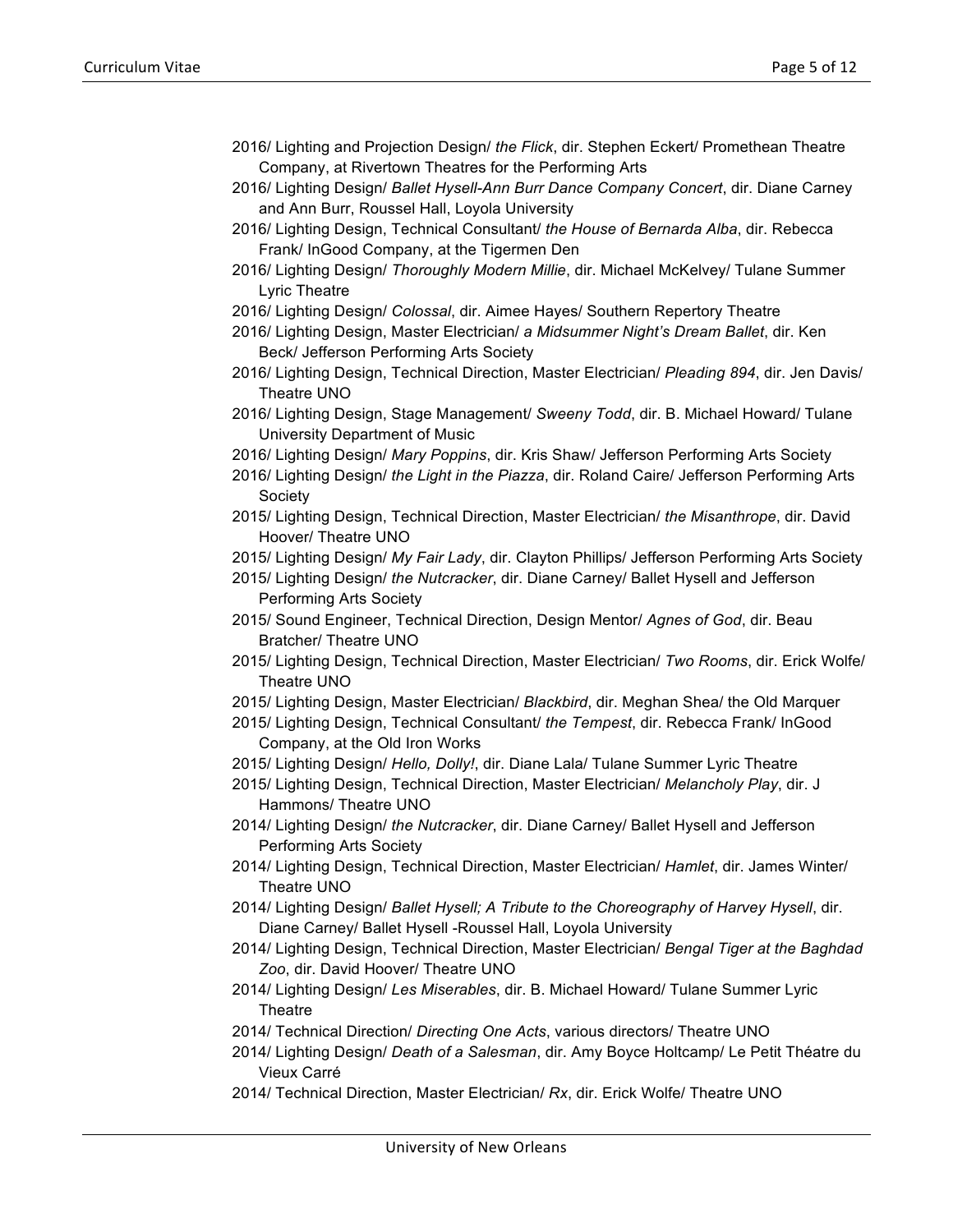- 2014/ Lighting Design, Master Electrician/ *the Night of the Iguana*, dir. Phillip Karnell/ Southern Repertory Theatre
- 2014/ Lighting Design, Technical Direction, Master Electrician/ *To Kill A Mockingbird*, dir. David Hoover/ Theatre UNO
- 2014/ Technical Direction/ *Father*, dir. Jenny Billot/ Theatre UNO/ Tennessee Williams Literary Festival
- 2013/ Lighting Design/ *the Nutcracker*, dir. Diane Carney/ Ballet Hysell and Jefferson Performing Arts Society
- 2013/ Lighting Design, Technical Direction, Master Electrician/ *Parsifal Worthy*, dir. Jessica Medoff/ Theatre UNO
- 2013/ Technical Direction/ *Album*, dir. Liz Gore/ Theatre UNO
- 2013/ Lighting Design, Stage Management/ *Spring Awakening*, dir. Ken Goode/ Tulane University Department of Music
- 2013/ Lighting Design, Technical Direction, Master Electrician/ *the Taming of the Shrew*, dir. David Hoover/ Theatre UNO
- 2013/ Lighting Design, Technical Direction, Master Electrician/ *Orestes 2.0*, dir. Tim O'neal/ Theatre UNO
- 2013/ Technical Direction/ *Jumpers*, dir. Kaitlyn Heckel/ Theatre UNO/ Tennessee Williams Literary Festival
- 2012/ Lighting Design/ *the Nutcracker*, dir. Diane Carney/ Ballet Hysell and Jefferson Performing Arts Society
- 2012/ Lighting Design/ *A Christmas Carol*, dir. Ann Kadar/ Southern Repertory Theatre
- 2012/ Lighting Design, Technical Direction, Master Electrician/ *the Good Doctor*, dir. David Hoover/ Theatre UNO
- 2012/ Lighting Design, Technical Direction, Master Electrician/ *Suicide in the Key of Infomercial*, dir. Tim O'neal/ Theatre UNO
- 2012/ Lighting Design, Technical Consultant/ *Girls Who Drew Horses*, dir. Rebecca Frank/ New Orleans Fringe Festival, Siberia
- 2012/ Lighting Design, Scenic Design, Technical Direction, Master Electrician, Master Carpenter, Co-Playwright/ *Category 4: A Sh\*t Storm*, dir. Kathy Randels/ Summer Theatre Workshop at UNO
- 2012/ Lighting Design, Technical Direction, Master Electrician/ *Holy Ghosts*, dir. David Hoover/ Theatre UNO
- 2012/ Lighting Design/ *Xanadu*, dir. Dane Rhodes/ Jefferson Performing Arts Society
- 2012/ Lighting Design/ *How I Became a Pirate*, dir. Kris Shaw/ Jefferson Performing Arts Society
- 2012/ Lighting Design/ *the Light in the Piazza*, dir. Roland Caire/ Jefferson Performing Arts Society
- 2012/ Lighting Design/ *the Bikinis*, dir. Karen Hebert/ Jefferson Performing Arts Society
- 2012/ Lighting Design/ *Hairspray*, dir. Brandt Blocker/ Jefferson Performing Arts Society
- 2011/ Lighting Design, Master Electrician/ *Susannah*, dir. Octavio Cardenas/ Loyola **University**
- 2011/ Lighting Design, Technical Direction, Master Electrician/ *About Time*, dir. Tim O'neal/ Theatre UNO
- 2011/ Lighting Design, Technical Direction, Master Electrician/ *An Autobiography About My Brother*, dir. Cliff Thompson/ Theatre UNO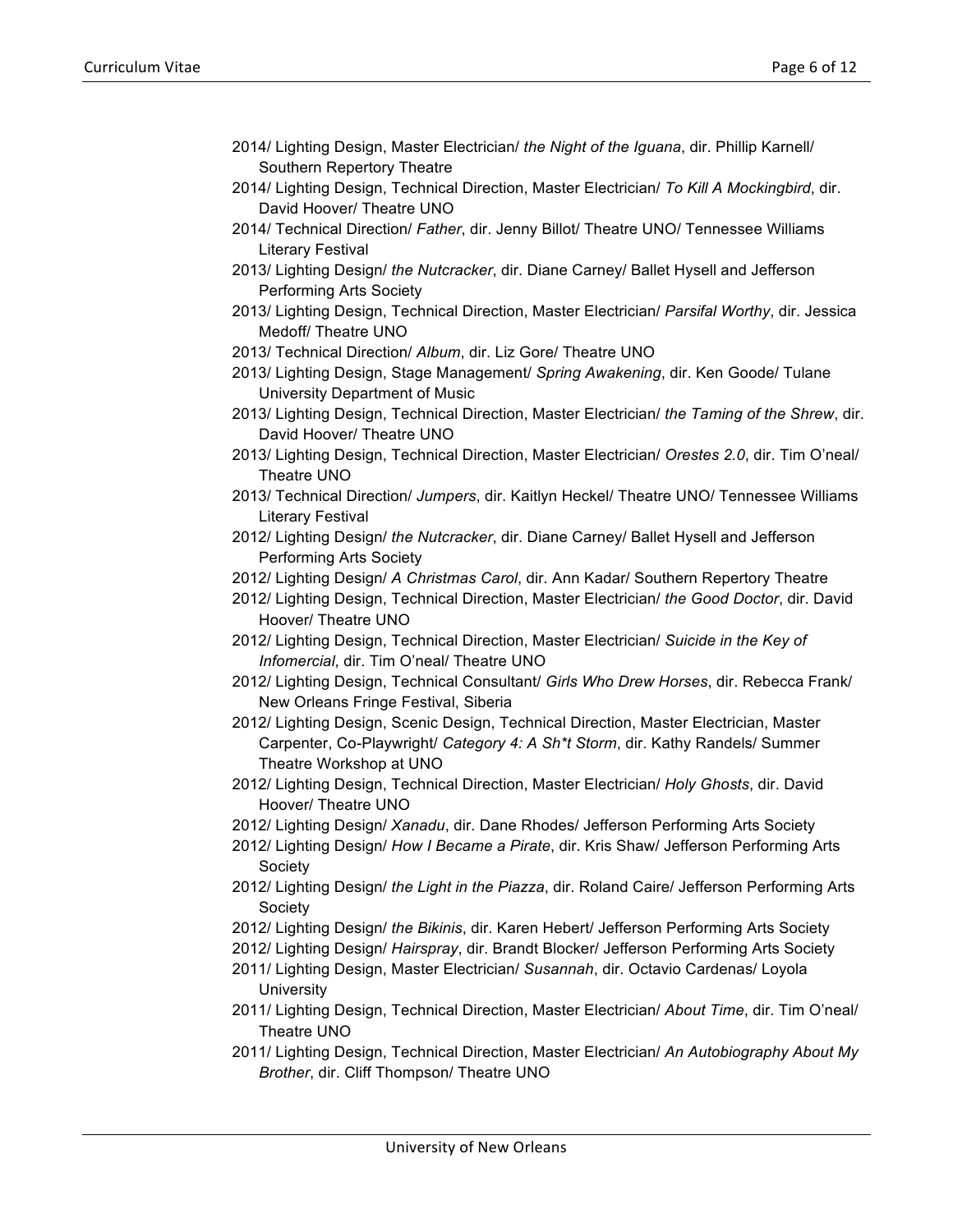- 2011/ Lighting Design/ *the Drowsy Chaperone*, dir. Gary Rucker/ Jefferson Performing Arts Society and Theatre 13
- 2011/Lighting Design/ *Fiddler on the Roof*, dir. Kenneth Beck/ Jefferson Performing Arts Society
- 2011/ Lighting Design/ *Petite Rouge*, dir. Michael Bobbit/ Jefferson Performing Arts Society
- 2011/ Lighting Design/ *Ghost-Writer*, dir. Elizabeth Dowd/Bloomsburg Theatre Ensemble
- 2011/ Lighting Design/ *Sound of Music*, dir. Kris Shaw/Jefferson Performing Arts Society
- 2011/ Lighting Design/ *Emma*, dir. Andrew Hubatsek/Bloomsburg Theatre Ensemble
- 2010/ Lighting Design/ *La Boheme*, dir. Sebastiano Salvato/Jefferson Performing Arts Society
- 2010/ Lighting Design/ *the Sicilian Bachelor*, dir. TJ Castronovo/Jefferson Performing Arts Society
- 2010/ Lighting Design, Master Electrician/ *An Evening of Dance*/Newcomb Dance Company
- 2010/ Lighting Design/ *Footloose!*, dir. Frances Buchtel/Jefferson Performing Arts Society
- 2009/ Lighting Design/ *Disney's Beauty and the Beast*, dir. Rob Mulholland/Jefferson Performing Arts Society
- 2009/ Lighting Design/ *the Rocky Horror Show*, dir. Jerry Lee Leighton/Jefferson Performing Arts Society
- 2009/ Lighting Design/ *Opus*, dir. Mark Routhier/Southern Repertory Theatre
- 2009/ Lighting Design/ *the Clean House*, dir. Cassandra Pisziesko/Bloomsburg Theatre Ensemble
- 2009/ Lighting Design, Master Electrician/*Turning of the Bones*, dir. Ashley Sparks/ArtSpot **Productions**
- 2008/ Lighting Design, Master Electrician, Technical Consultant/ *La Pastorela St. Joseph*, dir. Ashley Sparks/DXM Theatre Company
- 2008/ Lighting Design, Master Electrician/ *Island of Misfits*, dir. Mark Jared Zufelt/NextStage Theatre Company
- 2008/ Lighting Design, Master Electrician/ *Bright Ideas*, dir. Justin Lockwood/ Art Attack Theatre Company
- 2004/ Lighting Design/ *Gravity Hill (or whatever…)*,dir. Gerard Stropnicky/with Bloomsburg Theatre Ensemble
- 2004/ Lighting Design, Master Electrician/ *A House Not Meant to Stand*, dir. Lane Savodove/ Southern Repertory Theatre and the Tennessee Williams Literary Festival
- 2003/ Lighting Design, Master Electrician/ *Mrs. Bob Cratchit's Wild Christmas Binge*, dir. James Marvel/ Southern Repertory Theatre
- 2002/ Lighting Design/ *Romeo and Juliet*, dir. Rebecca Remaly/Bloomsburg Theatre Ensemble
- 2002/ Lighting Design, Master Electrician/ *Slow Fugue Before Dying*, dir. Sydney Sidner/ Shakespeare Festival at Tulane

## *4. Participation at Professional Meetings*

**(Presentations at professional meetings. Provide the title, co-authors (if any), name of the meeting, when and where it took place. Reverse chronological order.)**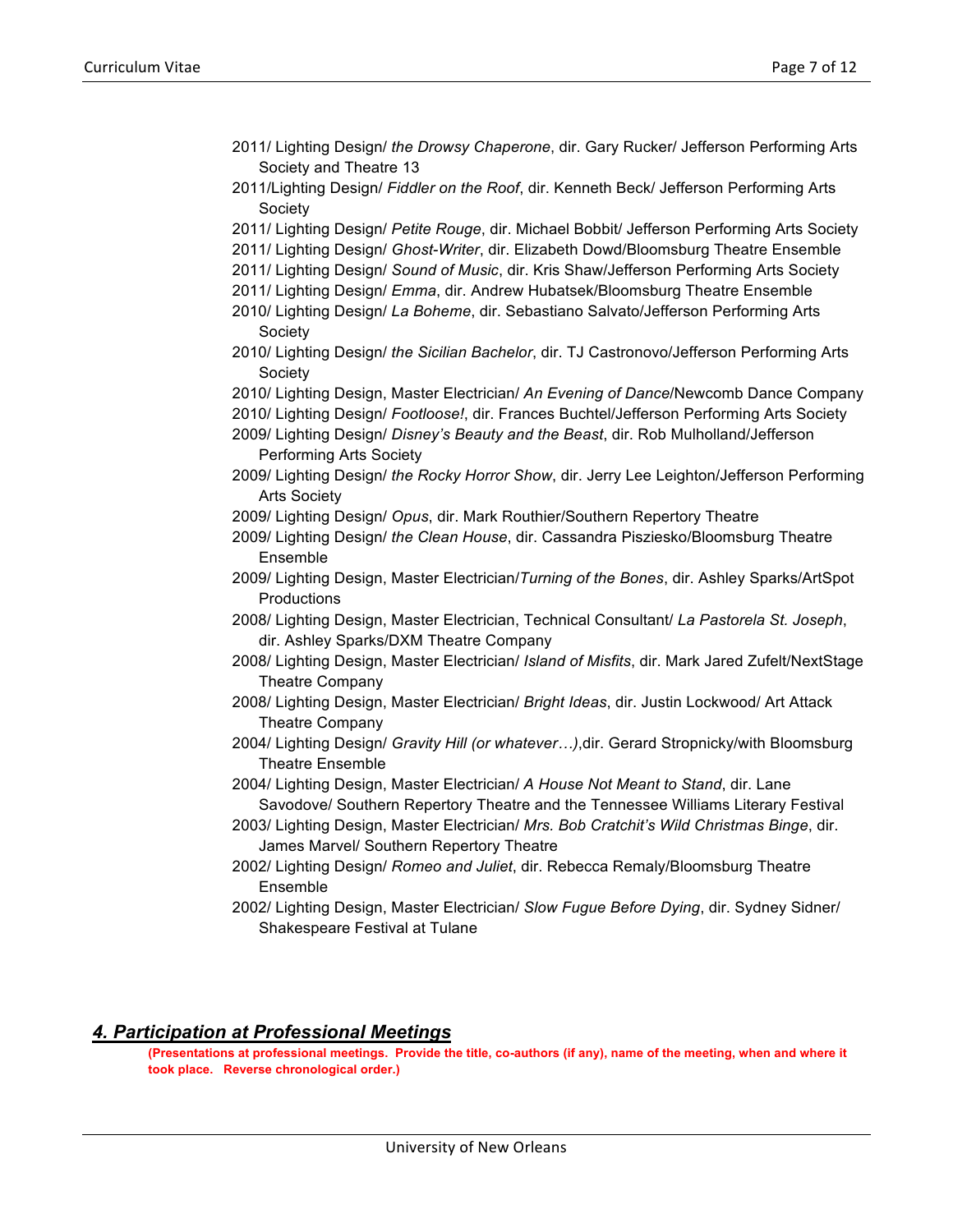Presenter:

2017/ *Ensembles and Universities: Play Well Together*, co-presenters: Jeff Becker, Kevin Griffith, Todd London, Ashley Sparks, Monica Cortes Viharo/ NET (Network of Ensemble Theatres) *Past Forward: National Gathering and Symposium*, Seattle, WA

Attendee:

- 2018/ KCACTF Region VI Regional Festival, Angelo State University, San Angelo, TX (touring *the Royale*)
- 2017/ *Full Circle: Theatre Communications Group National Conference*, Portland, OR
- 2017/ Lilly-Asheville, *Engineering Effective Teaching and Learning*, Asheville, NC 2017/ AlternateROOTS, *ROOTS Week*, Arden, NC
- 2017/ KCACTF Region VI Regional Festival, Angelo State University, San Angelo, TX (touring *the Aliens*)
- 2015/ *Game Change: Theatre Communications Group National Conference*, Cleveland, OH
- 2015/ KCACTF Region VI Regional Festival, Angelo State University, San Angelo, TX (touring *Bengal Tiger at the Baghdad Zoo*)
- 2014/ NET *Intersection: Ensembles + Universities*, New York City, NY
- 2013/ NET *MicroFest USA: Revitalize Reconnect* Renew, New Orleans, LA
- 2011/ KCACTF Louisiana State Festival, McNeese State University, Lake Charles, LA (touring *About Time*)

# *5. Other Scholarly or Creative Activities*

**(Reverse chronological order.)**

- **a. Service in the role of discussant, critic, reviewer for professional meetings, publications, granting agencies, or grant proposals.**
- **b. Service in the role of officer of professional organization, program committee member, session organizer for professional meeting.**
- **c. General editorship of journal, monograph series, book series.**

## **d. Professional society membership.**

2017: Alternate ROOTS 2011-Present: Network of Ensemble Theatres 2009-Present: Theatre Communications Group 2009-Present: USITT

# *6. Awards, Lectureships, or Prizes*

**(List those that show recognition of scholarly or artistic achievement. Reverse chronological order.)**

2017/ KCACTF6 Certificate of Excellence in Lighting Design, *the Royale*, Theatre UNO 2017/ KCACTF Hilton Worldwide Award for Distinguished Lighting Design, *the Aliens*,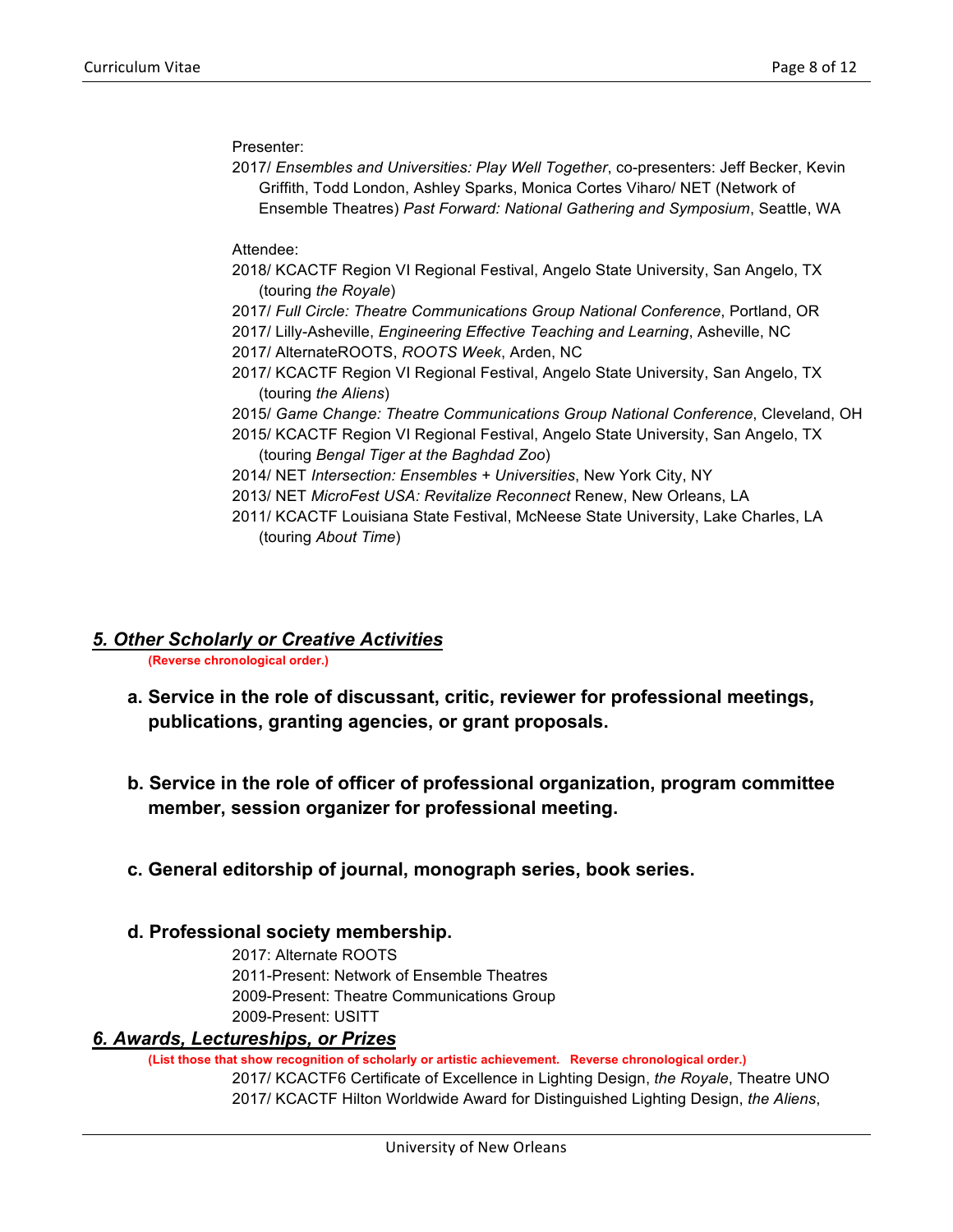Theatre UNO

- 2017/ KCACTF Hilton Worldwide Award for Outstanding Production of a Play, *the Aliens*, Theatre UNO
- 2017/ Big Easy Award Nomination, Best University Production, *the Aliens*, Theatre UNO (Lighting Design, Technical Direction)
- 2017/ Big Easy Award Nomination, Best Lighting Design, *Colossal*, Southern Repertory **Theatre**
- 2016/ Big Easy Award Nomination, Best University Production, *Agnes of God*, Theatre UNO (Technical Direction, Sound Engineering, Lighting Advisor/ Design Mentor)
- 2016/ Big Easy Award, Outstanding Ballet Presentation, *the Nutcracker*, Ballet Hysell/ Jefferson Performing Arts Society (Lighting Design)
- 2015/ Big Easy Award, Outstanding Ballet Presentation, *Banoneon Pas de Deux*, Ballet Hysell (Lighting Design)
- 2015/ KCACTF Hilton Worldwide Award for Distinguished Lighting Design, *Bengal Tiger at the Baghdad Zoo*, Theatre UNO
- 2015/ KCACTF Hilton Worldwide Award for Distinguished Production of a Contemporary Play, *Bengal Tiger at the Baghdad Zoo*, Theatre UNO (Technical Direction)
- 2015/ Big Easy Award, Best University Production, *Bengal Tiger at the Baghdad Zoo*, Theatre UNO (Lighting Design, Technical Direction)
- 2014/ Big Easy Award, Best University Production, *Orestes 2.0*, Theatre UNO (Lighting Design, Technical Direction)
- 2013/ Big Easy Award Nomination, Best Lighting Design, *the Light in the Piazza*, JPAS
- 2012/ KCACTF6 Certificate of Excellence in Lighting Design, *the Good Doctor*, Theatre UNO
- 2012/ KCACTF6 Certificate of Excellence in Scenic Design, *Category 4: a Sh\*tstorm*, Advanced Summer Theatre Workshop at UNO
- 2011/ KCACTF6 Certificate of Excellence in Lighting Design, *About Time*, Theatre UNO 2003/ Ambie Award for Best Lighting Design, *Mrs. Bob Cratchit's Wild Christmas Binge*, Southern Repertory Theatre, Ambush Magazine

# *7. Grants and Contracts*

## **a. Grants and contracts received**

**(Please include the following, along with participant names: 1) project title; 2) source of funding--indicating Federal, State, foundation, industry, or other if not clear already; 3) total amount of award; 4) period of time award covers. Reverse chronological order.)**

**1) Principal investigator, co-principal investigator, or equivalent**

**2) Not principal investigator, etc. (indicate your role).**

## **b. Grants and contracts applied for**

**(Please include the following, along with participant names: 1) project title; 2) source of funding--indicating Federal, State, foundation, industry, or other if not clear already; 3) total amount of award; 4) period of time award covers. Do not repeat items listed under 7a, above. Reverse chronological order.)**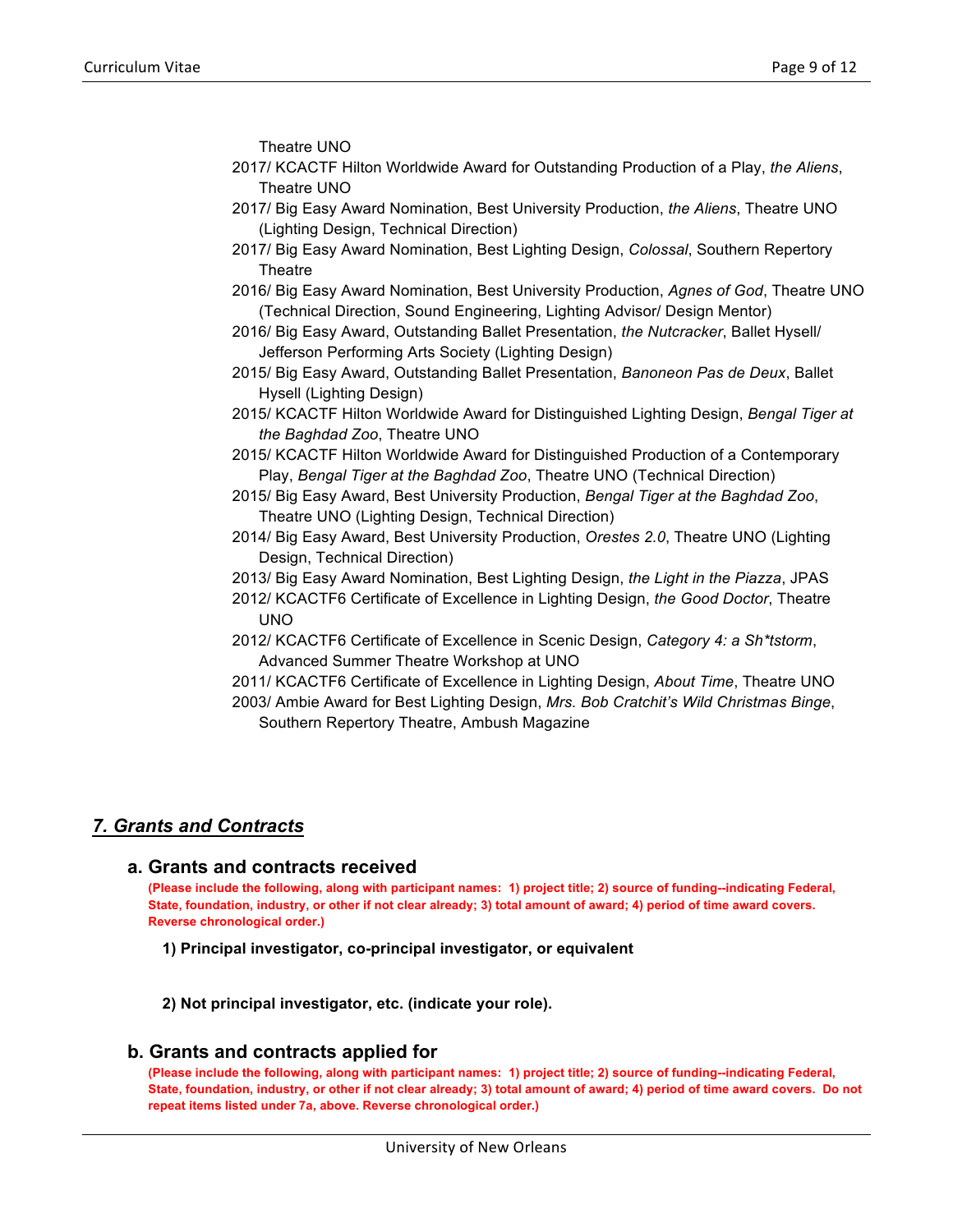#### **1) Principal investigator, co-principal investigator, or equivalent**

- 2018/ Steelcase Active Learning Center Research Grant—External funding/ renovation 2018-2020
- 2013/ "Witness UNO", Creative Endeavor Opportunity—Internal funding, \$6600, May 20- August 9, 2013
- 2012/ "Witness UNO", Creative Endeavor Opportunity—Internal funding, \$6600, May 19- August 10, 2012

**2) Not principal investigator, etc. (indicate your role).**

## *8. Thesis/Dissertation Committee Service*

**(Limit entries to thesis/dissertation service to during the last three years. Indicate the service capacity [committee member or chair], name of student, thesis/dissertation title, date/expected date of completion. Reverse chronological order.)**

> Committee Member, Shanda Quintal, Spring 2019 Committee Member, Florence Young, Spring 2018 Committee Chair, Venita Matthews, Spring 2016 Committee Member, Jennifer Billot, Spring 2014 Committee Member, Timothy O'Neal, Fall 2013 Committee Member, Melinda Bruns, Spring 2013 Committee Member, Paxton McCaghren, Spring 2013

## *9. Major Areas of Creative or Research Interest*

Emerging and ensemble theatrical models; Cross-community art-making; Documentary Theatre; Creative Place Making; Theatrical and Film Lighting Technology

## *10. Other Professional Accomplishments*

**a. Manuscripts under submission**

**(Include the title of the manuscript, and when and where it has been submitted. Reverse chronological order.)**

## **b. Course/program design and development**

## **c. Special recognition for teaching**

## **d. Academic service**

#### **1) On-campus (as administrator, committee member, etc.)**

Assistant Professor of Voice and Movement Search Committee Member, FTA 2017-2018 Assistant Professor of Digital Technology Search Committee Member, FTA 2015- 2016 Budget Committee member, FTA 2014- present PRC Theatre and Film Committee member, FTA 2014-present